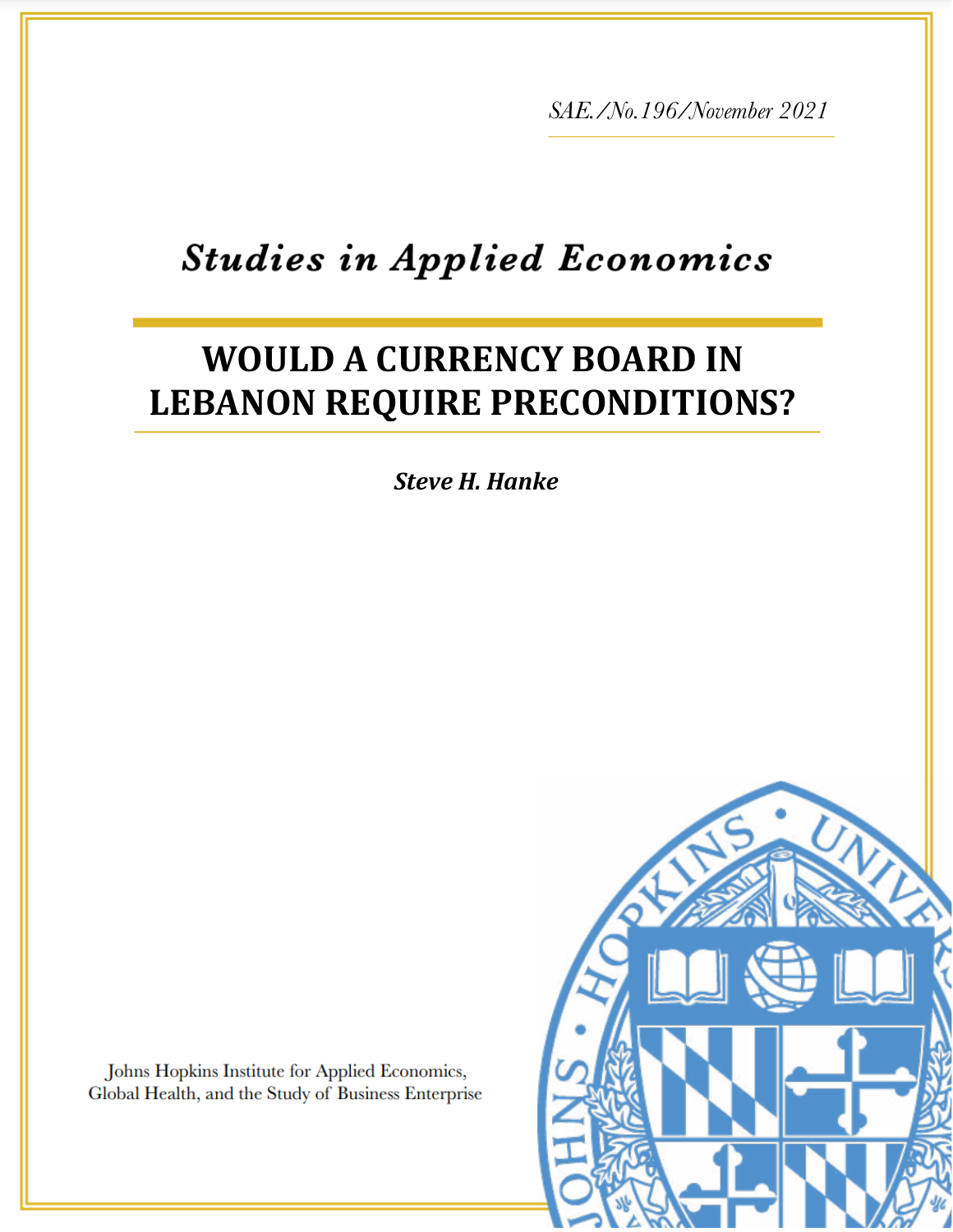# **Would a Currency Board in Lebanon Require Preconditions?**

By Steve H. Hanke

#### **About the Series**

The Studies in Applied Economics series is under the general direction of Prof. Steve H. Hanke, Founder and Co-Director of The Johns Hopkins Institute for Applied Economics, Global Health, and the Study of Business Enterprise (hanke@jhu.edu).

#### **About the Author**

Steve H. Hanke is a Professor of Applied Economics and Founder & Co-Director of the Institute for Applied Economics, Global Health, and the Study of Business Enterprise at The Johns Hopkins University in Baltimore. He is a Senior Fellow and Director of the Troubled Currencies Project at the Cato Institute in Washington, D.C., a Senior Advisor at the Renmin University of China's International Monetary Research Institute in Beijing, a Special Counselor to the Center for Financial Stability in New York, a contributing editor at *Central Banking* in London, and a contributor at *National Review*. Prof. Hanke is also a member of the Charter Council of the Society of Economic Measurement and of Euromoney Country Risk's Experts Panel.

In the past, Prof. Hanke taught economics at the Colorado School of Mines and at the University of California, Berkeley. He served as a Member of the Governor's Council of Economic Advisers in Maryland in 1976-77, as a Senior Economist on President Reagan's Council of Economic Advisers in 1981-82, and as a Senior Advisor to the Joint Economic Committee of the U.S. Congress in 1984-88. Prof. Hanke served as a State Counselor to both the Republic of Lithuania in 1994-96 and the Republic of Montenegro in 1999-2003. He was also an Advisor to the Presidents of Bulgaria in 1997-2002, Venezuela in 1995-96, and Indonesia in 1998. He played an important role in establishing new currency regimes in Argentina, Estonia, Bulgaria, Bosnia-Herzegovina, Ecuador, Lithuania, and Montenegro. Prof. Hanke has also held senior appointments in the governments of many other countries, including Albania, Kazakhstan, the United Arab Emirates, and Yugoslavia.

Prof. Hanke has been awarded honorary doctorate degrees by the Universidad San Francisco de Quito (2003), the Free University of Tbilisi (2010), Istanbul Kültür University (2012), the Bulgarian Academy of Sciences (2013), Varna Free University (2015), the Universität Liechtenstein (2017), and the D.A. Tsenov Academy of Economics (2018) in recognition of his scholarship on exchange-rate regimes. He is a Distinguished Associate of the International

1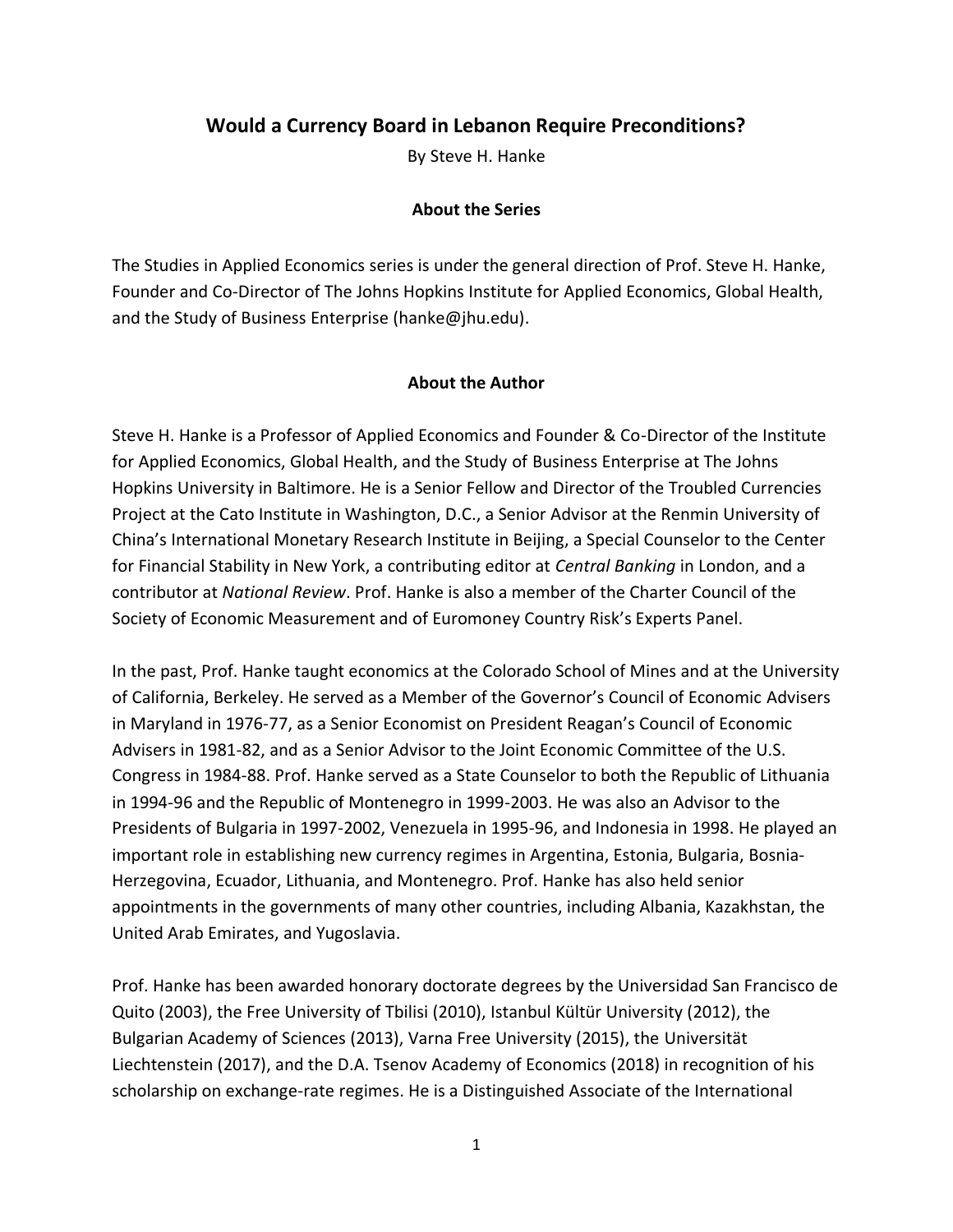Atlantic Economic Society, a Distinguished Professor at the Universitas Pelita Harapan in Jakarta, Indonesia, a Professor Asociado (the highest honor awarded to international experts of acknowledged competence) at the Universidad del Azuay in Cuenca, Ecuador, a Profesor Visitante at the Universidad Peruana de Ciencias Aplicadas (the UPC's highest academic honor), and the Gottfried von Haberler Professor at the European Center of Austrian Economics Foundation (ECAEF) in Liechtenstein. In 1998, he was named one of the twenty-five most influential people in the world by World Trade Magazine. In 2020, Prof. Hanke was named a "Knight of the Order of the Flag" by Albanian President Ilir Meta.

Prof. Hanke is a well-known currency and commodity trader. Currently, he serves as Chairman of the Supervisory Board of Advanced Metallurgical Group N.V. in Amsterdam and Chairman Emeritus of the Friedberg Mercantile Group, Inc. in Toronto. During the 1990s, he served as President of Toronto Trust Argentina in Buenos Aires, the world's best-performing emerging market mutual fund in 1995.

Prof. Hanke's most recent books are Zimbabwe: Hyperinflation to Growth (2008) and A Blueprint for a Safe, Sound Georgian Lari (2010), Juntas Monetarias para Paises en Desarollo (2015), Currency Boards for Developing Countries: A Handbook (2015), Gelişmekte Olan Ülkeler İçin Para Kurullari El Kitabi (2019), and ذمجالس الناميةدليل البلدان ي النقد ف

Prof. Hanke and his wife, Liliane, reside in Baltimore and Paris.

# **Acknowledgements**

I would like to thank John Greenwood for his comments on an earlier draft.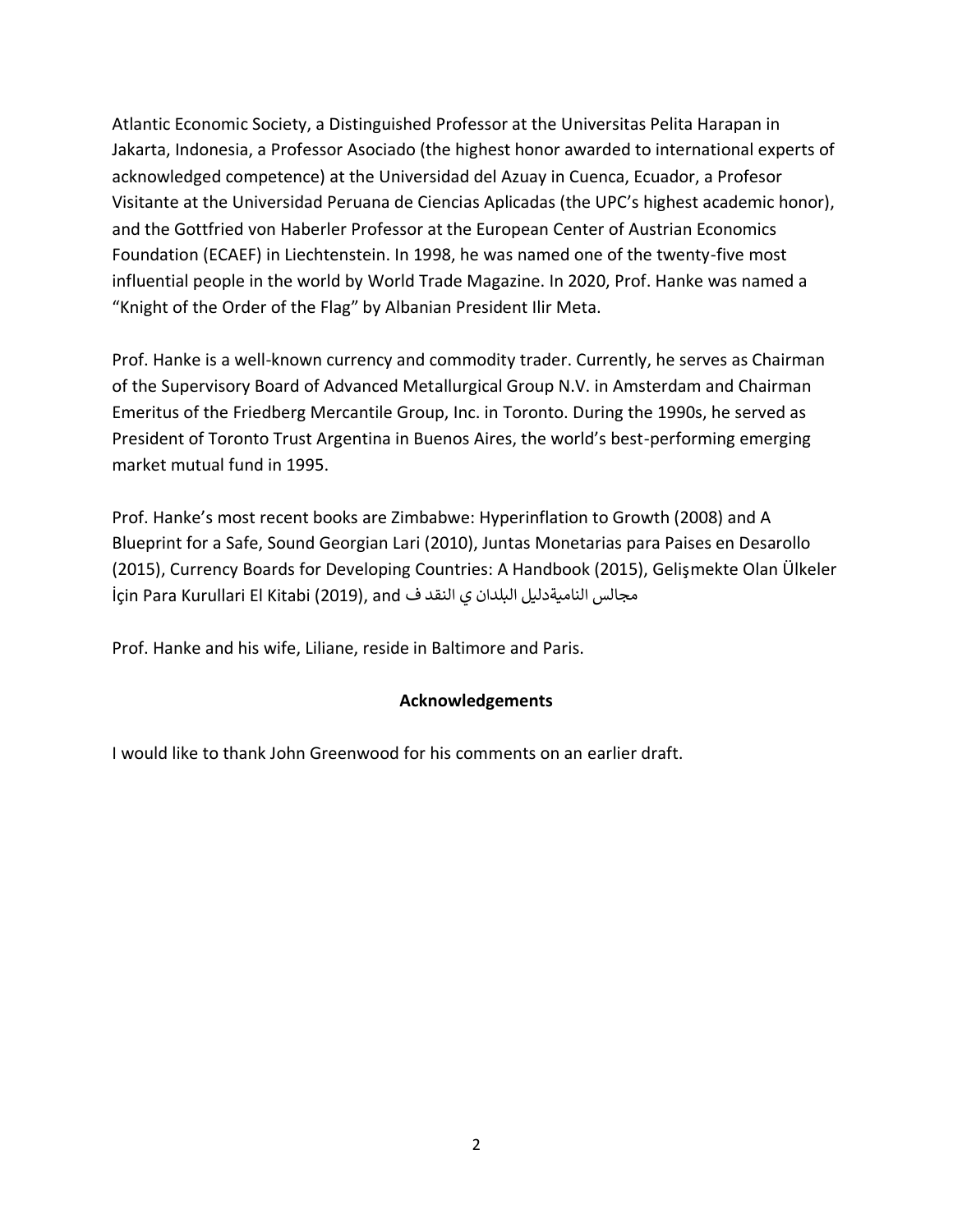# **Would a Currency Board in Lebanon Require Preconditions?**

Does a currency board have preconditions for establishment? In a word, "no." Rather than requiring preconditions to be successful, a currency board itself creates the conditions for other successful economic reforms when conditions are troubled.

### **Why currency boards are the mothers, not the daughters, of stability**

Following the introduction of a currency board, stability is immediately established. This is accomplished by several complementary effects that move government finances from unsustainable to sustainable:

*Reverses the Olivera-Tanzi effect.* High inflation, reflected in currency depreciation, results in the Olivera-Tanzi effect, named after the two economists who first brought it most clearly to the attention of their peers. Inflationary financing of government spending reduces noninflationary financing by reducing the real value of taxes between the time they are assessed and the time they are paid. A vicious cycle ending in hyperinflation may ensue. Ending high inflation through currency stabilization, as a currency board does, creates a reverse Olivera-Tanzi effect, in which taxes retain their real value between assessment and payment and can therefore provide a solid, noninflationary basis for government finance.

*Coordinates expectations.* Currency stabilization is more credible through a currency board than through a central bank because of the currency board's stricter, more transparent rules. A currency board is therefore more likely to avoid the "peso problem" of high real interest rates and forward currency discounts caused by expectations of a devaluation in the near or medium term. The transition to a persistently lower level of inflation can therefore occur faster and with less disruption than would be the case with the Banque du Liban under its current institutional framework, which lacks credibility.

*Improves the informational content of prices.* Prices are signals that coordinate economic activity. When a currency is not trustworthy, such as in periods during high and variable rates of inflation, prices contain less signal and more noise that fosters discoordination. Currency stabilization eliminates considerable noise and promotes greater efficiency in the use of resources, promoting economic growth. The effect is especially pronounced for projects that require intricate marshalling of resources over long horizons.

*Strengthens property rights.* Money is the most widely held form of property. A reliable currency strengthens property rights in financial assets just as reliable maps and surveying strengthen property rights in land. Stronger property rights offer greater predictability, enabling people to undertake higher-risk but higher-reward projects, reap the benefits for themselves, and share the benefits with others by increasing the stock of capital, especially in infrastructure and other areas with long planning horizons.

*Imposes a hard budget constraint.* Because an orthodox currency board cannot finance government spending, it impels the government and state-owned enterprises to finance themselves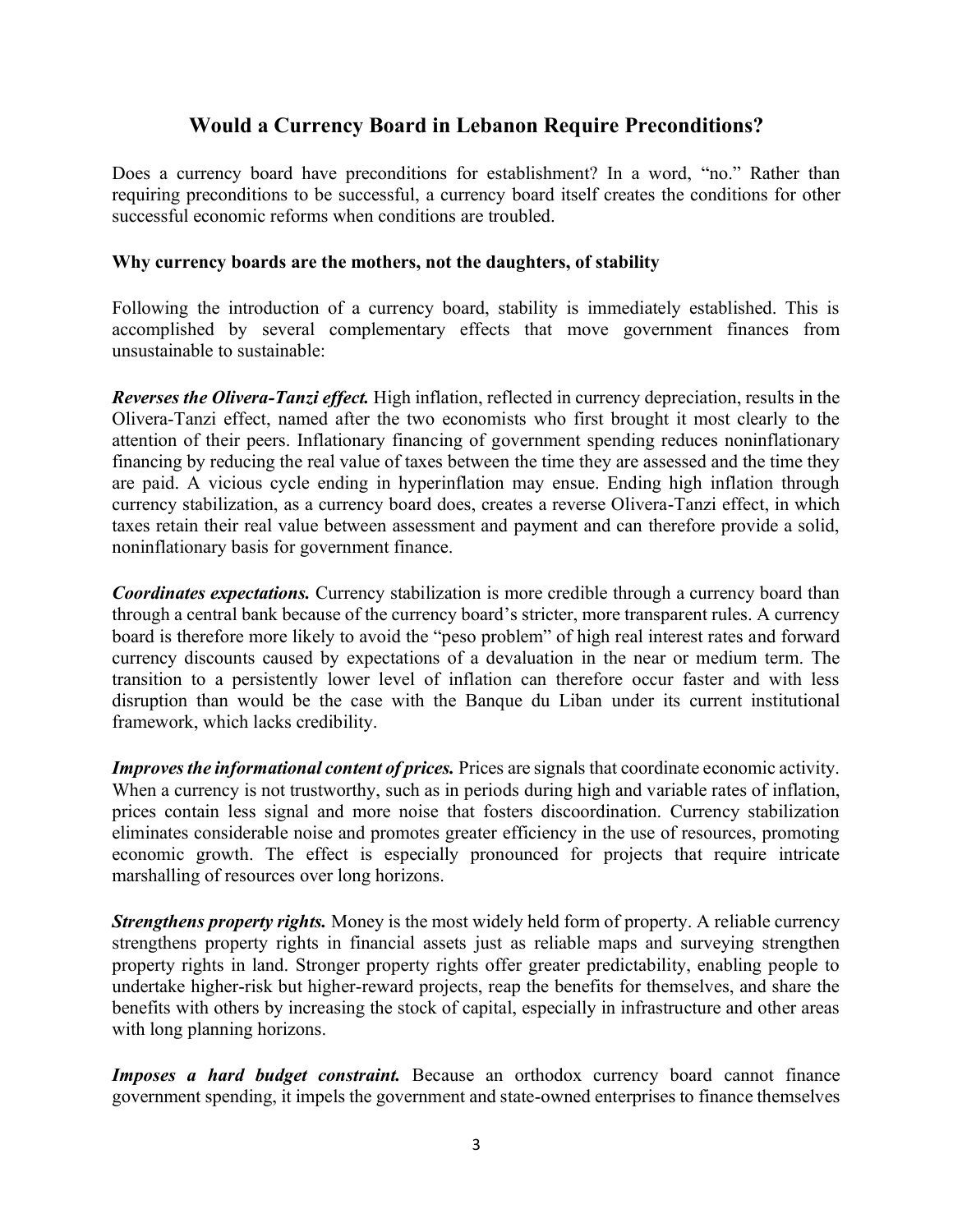sustainably with taxes, user fees, and voluntarily granted market borrowing. The hard budget constraint that a currency board imposes makes governments examine their finances carefully and distinguish between what is important and what is merely nice to have.

Currency boards are therefore mothers, not daughters, of economic and fiscal stability. They stop high inflation from eroding the real value of tax revenue and create conditions that promote economic growth. Thus, currency boards lead to further increases in real tax revenue and allow governments to adjust to sustainable finances much less painfully than if hyperinflation ends with the general impoverishment of the population and no prospect for growth-creating reforms. Indeed, stability might not be everything, but everything is nothing without stability.<sup>1</sup>

# **Cases where currency boards have been used to end crises**

Currency boards have ended various types of crises in these cases:

- Mauritius, 1849: The first currency board was established after the failure of a major local note-issuing bank plunged the island into a financial crisis. The currency board alleviated the shortage of notes, which were then very important as means of payment.
- $\bullet$  Sri Lanka (Ceylon), 1884: As in Mauritius, the failure of a major note-issuing bank plunged the island into a financial crisis, and the currency board alleviated the shortage of notes.
- North Russia, 1919: The local anti-Bolshevik government, with support from the British government, established the North Russian ruble under currency board-type rules during the Russian civil war. The North Russian ruble replaced rapidly depreciating rubles issued by the Bolsheviks and by various groups opposed to the Bolsheviks. Of the dozens of currencies issued during the civil war, it was the only one that retained its value.
- Philippines, Hong Kong, Singapore, Brunei, and what is now Malaysia, 1945: Under Japanese occupation during World War II, all of these countries, which had currency boards before the war, suffered extreme inflation that made their Japanese-issued occupation currencies nearly worthless by the end of the war. Meanwhile, the currency boards held their reserve assets safely abroad, and the Japanese were not able to counterfeit their notes. Later, when the currency board currencies were reintroduced, monetary stability was immediately restored.
- Hong Kong, 1983: Reintroducing the currency board system immediately ended a currency crisis brought on by fear of a Chinese communist takeover after 1997.
- Argentina, 1991: The "Convertibility" system, which had elements of a currency board but also contained a number of loopholes, solidified a fragile currency stabilization after decades of failed stabilization attempts and a recent episode of hyperinflation under central banking.
- Estonia, 1992: The Estonian kroon, issued by the Bank of Estonia under currency boardtype rules and fixed to the German mark, replaced the rapidly depreciating Soviet ruble. The new stable currency helped Estonia become the former Soviet republic that made the most rapid and successful transition to a market economy.

<sup>&</sup>lt;sup>1</sup> Steve H. Hanke, "A Money Doctor's Reflections on Currency Reforms and Hard Budget Constraints," in Barry W. Paulson, John Merrifield, and Steve H. Hanke (Eds.), *Public Debt Sustainability,* Lexington Books, Lanham, MD, 2022*.*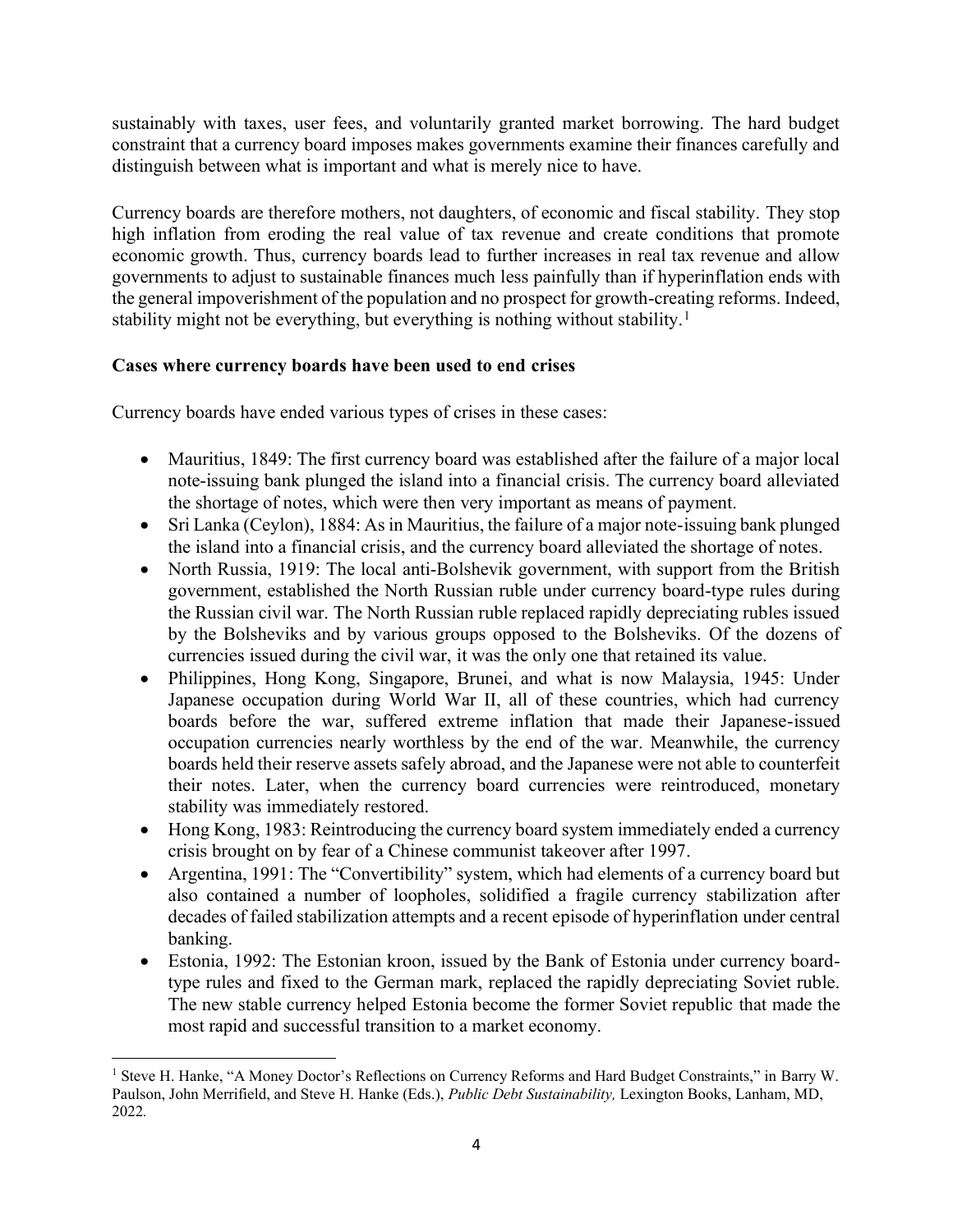- Bulgaria, 1997: The Bulgarian lev was suffering hyperinflation and a banking crisis under central banking. New currency board-type rules for issuance, which fixed the lev to the German mark, immediately stabilized the currency and smashed hyperinflation. In addition, within a year, the banking system had passed from a state of insolvency to solvency, and the country's foreign exchange reserves had tripled. The economy was growing rapidly under interest rates that had fallen to single digits.
- Bosnia and Herzegovina, 1997: Bosnia and Herzegovina's currency board was literally a provision contained in the Dayton-Paris Peace Agreement that ended the Balkan War. It quickly became the only reliable and stable institution in Bosnia-Herzegovina.
- $\bullet$  In addition, there are some other cases, such as Lithuania (1994) in which there was no crisis, but currency boards were established precisely to institutionalize a hard budget constraint for the control of government spending.

On the other hand, there are no cases in which establishing a currency board failed to stabilize the currency. In all of the cases above, currency boards were established before or concurrent with other economic stabilization measures, rather than at the end of a reform sequence.

Thomas Sargent's well-known chapter "The Ends of Four Big Inflations" in Robert E. Hall's *Inflation: Causes and Effects* reviewed currency stabilizations in the early 1920s in Austria, Germany, Hungary, and Poland.<sup>2</sup> In each case, the stabilization, undertaken with a central bank, failed to last. In the mid and late 1940s, during and after World War II, all four countries again experienced high inflation and once more undertook currency stabilizations. Hungary and Poland yet again undertook currency stabilizations in their early years of transition away from central planning to market economies in the 1990s and did not achieve credible currencies until about 2000, when persistent depreciation against the U.S. dollar and the euro finally ceased being nearcertain. Other than Argentina, discussed below, no currency board or quasi-currency board has failed to maintain long-term currency stability or has collapsed in crisis to be replaced by central banking.

### **What about Argentina?**

Invariably, any proposal nowadays to establish a currency board provokes the question, "What about Argentina?" So, let's consider it.

The Banco Central de la República Argentina (BCRA) opened in 1935. Excluding the quasicurrency board period known as "Convertibility," it has been in operation for more than 75 years. During that time, it has been one of the major sources of trouble for the Argentine economy. Outside of the Convertibility period, annual inflation has been in single digits only in eight years last in 2006—and has been in triple digits or higher in 15 years, leading to multiple economic crises.<sup>3</sup> The currency has depreciated from  $3.88$  "national pesos" per U.S. dollar in 1935 to 100

<sup>&</sup>lt;sup>2</sup> Sargent, Thomas, "The Ends of Four Big Inflations," in Robert E. Hall, *Inflation: Causes and Effect*, University of Chicago Press, Chicago, IL, 1982, pp. 41-98.

<sup>&</sup>lt;sup>3</sup> Crises since 1935 outside of the April 1991-early January 2002 convertibility period include defaults on foreign debt in 1951, 1956, 1982, 1989, 2014, and 2020, and banking crises in 1980-82, 1985, and 1989-90. Inflation crises, defined as years when inflation was at least 50 percent, occurred in 1951, 1958-59, 1975-90, and 2019. Currency crises, defined as at least a doubling of the main official exchange rate against the U.S. dollar, a substantial tightening of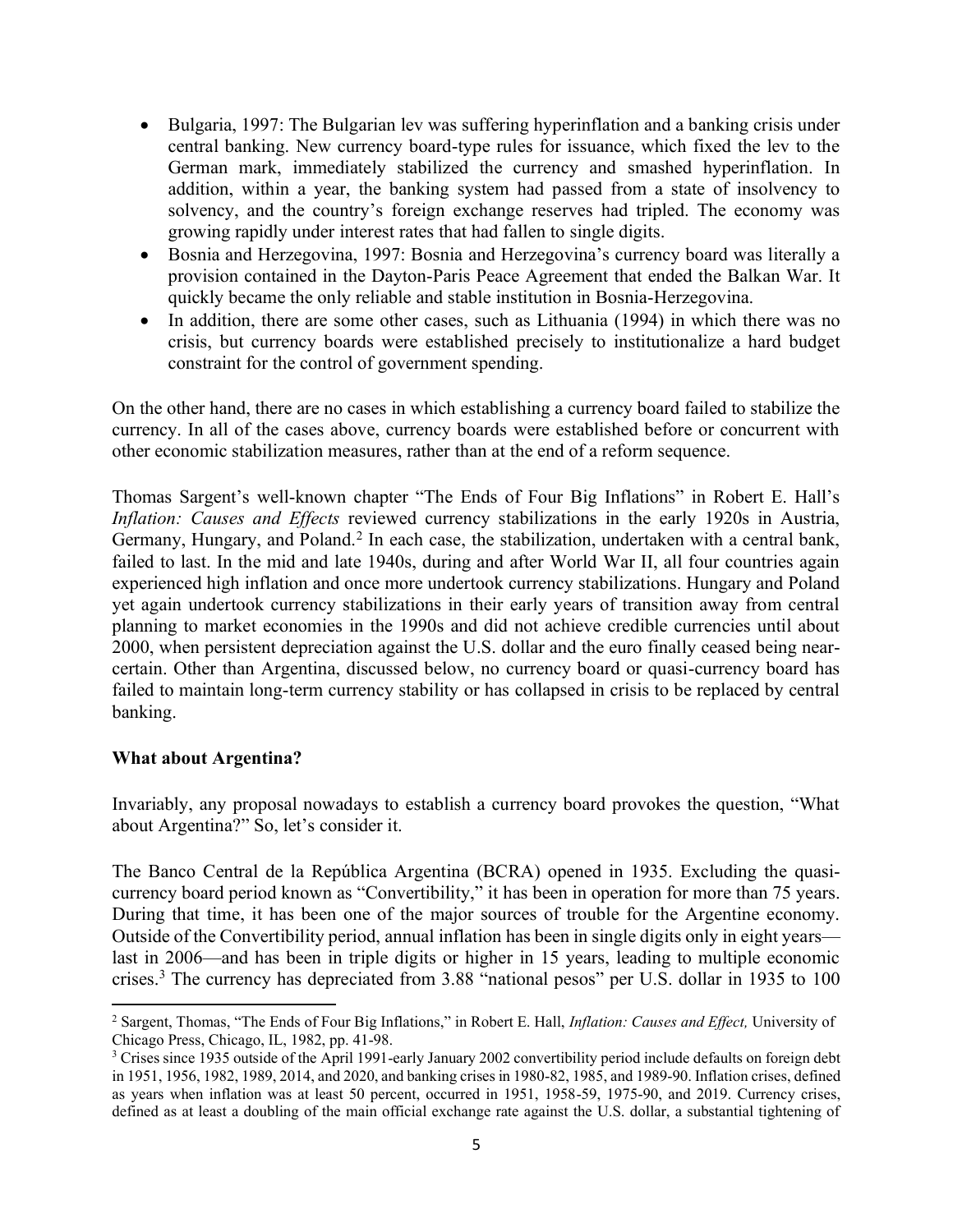present-day "convertible pesos" currently. Given that 1 convertible peso equals 10 trillion national pesos, the factor of accumulated currency depreciation is roughly 250 trillion. Typically, the peso has not been fully convertible, as evidenced by the existence of multiple official exchange rates or a black-market rate, 184 per dollar as of early October 2021. This performance, one of the worst in the world, has contributed mightily to Argentina's sluggish long-run economic growth by making Argentina's peso unreliable even for short-term economic calculations. To further illustrate Argentina's poor growth, GDP per capita in 2020 was below the level in 1998, leaving Argentina's population impoverished. According to the World Bank, 41% of Argentina's population lives below the national poverty line, and 10.5% lives below the extreme poverty line.<sup>4</sup> Argentina's experience is a powerful argument against central banking in any country.

This catalog of disasters attributable to the BCRA is not what is taught in textbooks about central banking, but it is a natural and even predictable outcome in an economy with weak public institutions. Conversely, a currency board provides a necessary hard budget constraint that establishes a stable starting point for upgrading the norms and behaviors in other parts of the economy, such as the fiscal arena in a failing state.

Often it has been claimed or implied that the collapse of the Convertibility system argues against currency boards generally (even though the Convertibility system was not a currency board),<sup>5,6</sup> but the same critics fail to acknowledge the logically equivalent claim that the abominable long-term and current performance of central banking in Argentina argues against central banking generally. If Argentina is Exhibit A against currency boards, though, it also must be Exhibit A against central banking. Moreover, there is no Exhibit B against currency boards, while for central banking there are exhibits B (Brazil), C (Congo), and so on all through the alphabet to Z (Zimbabwe).

Argentina's "Convertibility" system was from the start not an orthodox currency board either in law or in practice. It retained all of the structure of the central bank while imposing some new restrictions on the central bank's behavior. In particular, the central bank could continue to count some Argentine government bonds as "foreign" reserves and maintained some power to engage in discretionary, sterilized intervention. Those features made the money creation process somewhat different from an orthodox currency board system and created vulnerabilities not normally present in an orthodox currency board system. Through a series of missteps and unfortunate external events, the Argentine government unnecessarily spread its fiscal problems to the rest of the economy, including the monetary system, converting what could have been just a government default into an economywide crisis in 2001-02. <sup>7</sup> Accordingly, rather than seeing the experience of the convertibility system as a warning not to establish other currency boards, it is more accurate to see Argentina's experience as a warning against deviating from the orthodox currency board

exchange controls, or a temporary closure of the foreign exchange market, occurred in 1962, 1970, 1971, 1975-77, 1981-85, 1987-90, 2002, and 2018. The convertibility system saw crises in 1994-95 (banking crisis) and 2001-02 (combined banking, currency, and debt crises).

<sup>4</sup> Argentina: Poverty and Equity Brief, *World Bank*, Washington, D.C., April 2021

<sup>&</sup>lt;sup>5</sup> Steve H. Hanke, "Why Argentina did not have a currency board," *Central Banking Journal*, v. 18, no. 3, 2008, pp. 56-58.

<sup>&</sup>lt;sup>6</sup> Steve H. Hanke, "Argentina Should Abolish Its Central Bank," Wall Street Journal, 25 October 1991.

<sup>&</sup>lt;sup>7</sup> Steve H. Hanke, "On Dollarization and Currency Boards: Error and Deception," Journal of Policy Reform, v. 5, no. 4, 2002, pp. 203-222.